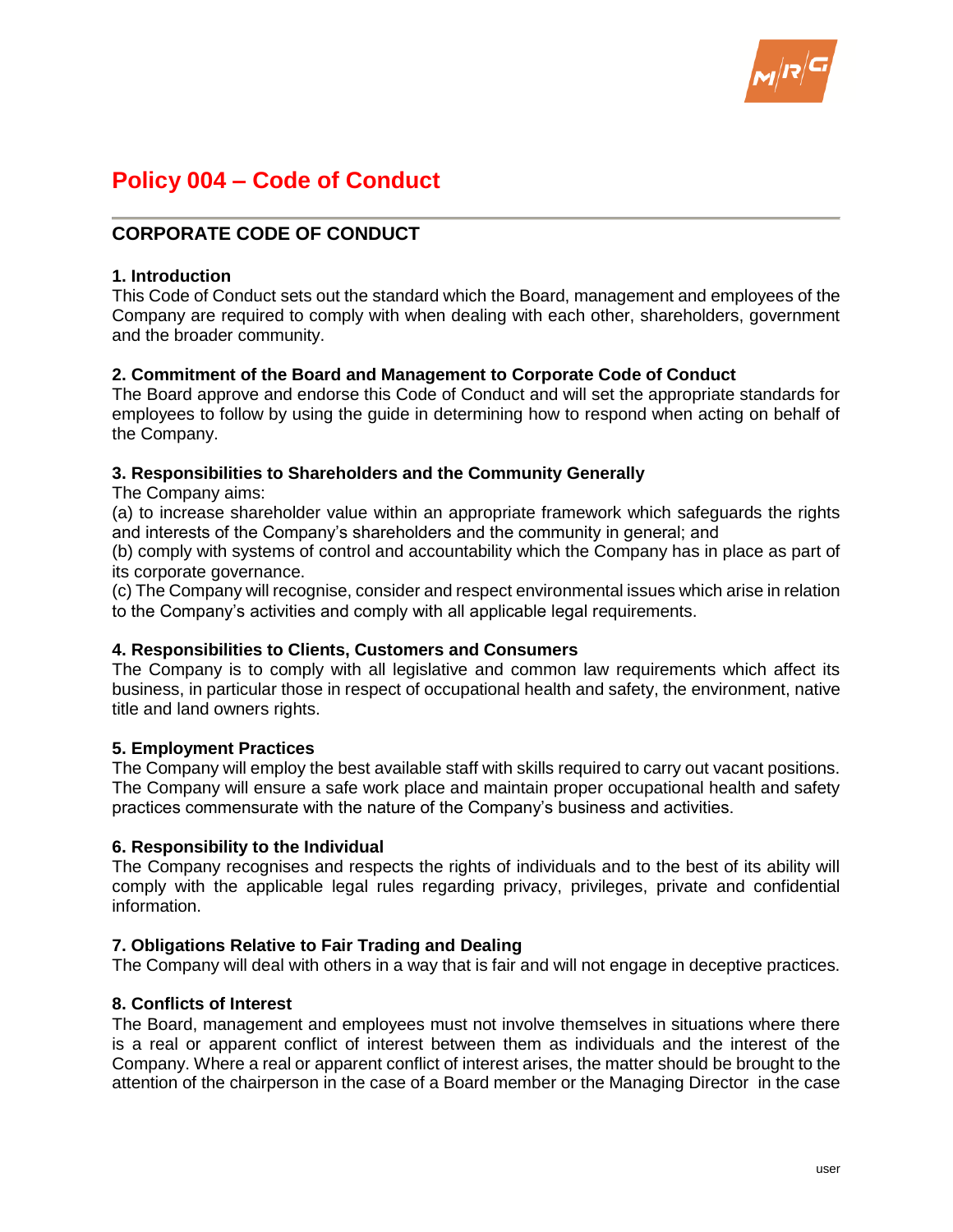

of a member of management or outside service provider, so that it may be considered and dealt with in an appropriate manner for all concerned.

Conflict of interest has particular reference in relation to the trading of MRQ securities. Pursuant to ASX Listing Rule 12.9, please find attached a copy of our policy for trading in MRG Metals Limited securities.

# **POLICY FOR TRADING IN MRQ SECURITIES BY DIRECTORS, EXECUTIVE OFFICERS AND EMPLOYEES**

This policy regulates dealings in the Company's Securities by Directors, Executive Officers and Employees. The Directors will monitor and review the application of the policy to ensure its appropriateness as the Company develops.

The fundamental principle of the policy is that Directors, Executive Officers and Employees are not permitted to trade in the Company's Securities while in possession of information that is not generally available in the public domain in order to ensure compliance with the insider trading provisions of the Corporations Act. In addition, this policy applies to advisers, contractors and consultants who may obtain confidential or price sensitive information in relation to the Company.

Insider trading occurs when a person trades in a Company's shares while the person is in possession of information that is not generally available to the public and which if it were, a reasonable person would expect it to have a material effect on the price or value of the Company's shares. This extends to passing on price sensitive information to family, friends or other persons who may use that information to trade in the Company's securities.

The penalty for breach of the insider trading provisions of the Corporations Act includes fines and, in some circumstances, a jail term.

It is the responsibility of the individual to ensure they do not buy or sell or trade or provide relevant information or advice to third parties while in possession of price sensitive information. This responsibility remains with the individual and cannot be varied or absolved by seeking to rely on statements by any Executive Officer or Director of the Company. Directors are not permitted to buy or sell or trade in the Company's shares other than during approved trading windows. Details of these trading windows are disclosed in the Company's Securities Trading Policy at section 5.

At all other times, the Directors must obtain approval from the Board or the Chairman of the Audit, Risk & Compliance Committee. (It should be noted that as of date of the IPO the board of MRG and Audit Risk & Compliance committee are one and the same)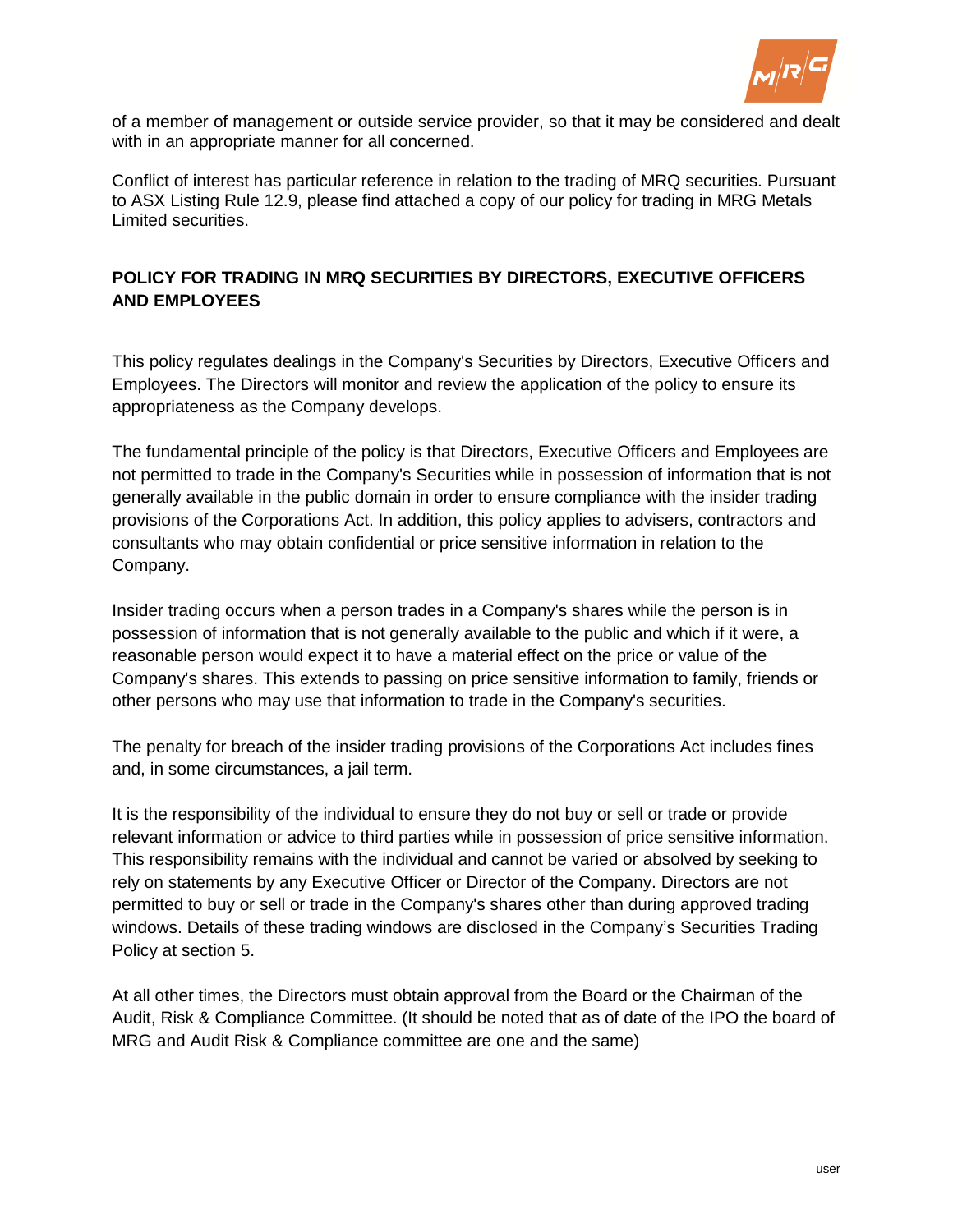

# **Executive Officers**

Executive Officers and relevant Employees involved in the preparation of the Company's financial results are not permitted to buy or sell or trade in the Company's shares other than during approved trading windows. Details of these trading windows are disclosed in the Company's Securities Trading Policy at section 5.

At all other times, the Executive Officers must confirm in writing, with the Managing Director, that they are not aware of any unpublished price sensitive information prior to transacting in shares of the company.

# **Exceptional Circumstances**

When considering a request in writing, the Chairman, the Chairman of the Audit, Risk& Compliance Committee, the Managing Director and Company Secretary, will take into consideration any exceptional circumstances that may apply to an individual. In this context, exceptional circumstances includes any financial hardship, compulsion by court order or any other circumstance that is deemed exceptional by the Chairman, the Chairman of the Audit, Risk & Compliance Committee, the Managing Director or the Company Secretary.

# **POLICY FOR TRADING IN MRQ SECURITIES BY EMPLOYEES**

### Employees

Employees are expected to comply with the law. Employees shall comply with the rules set out in this policy in regard to "insider trading" but do not need to apply for permission prior to selling or buying MRQ securities.

### **Directors, Executive Officers and Employees**

### **General Restrictions on the ability of Directors, Executive Officers and Employees to trade in Securities, notwithstanding the above:**

Directors, Executive Officers and Employees are prohibited from buying or selling Securities at any time if they are aware of any information of a potentially price sensitive nature which has not been released to ASX or has not otherwise been made public.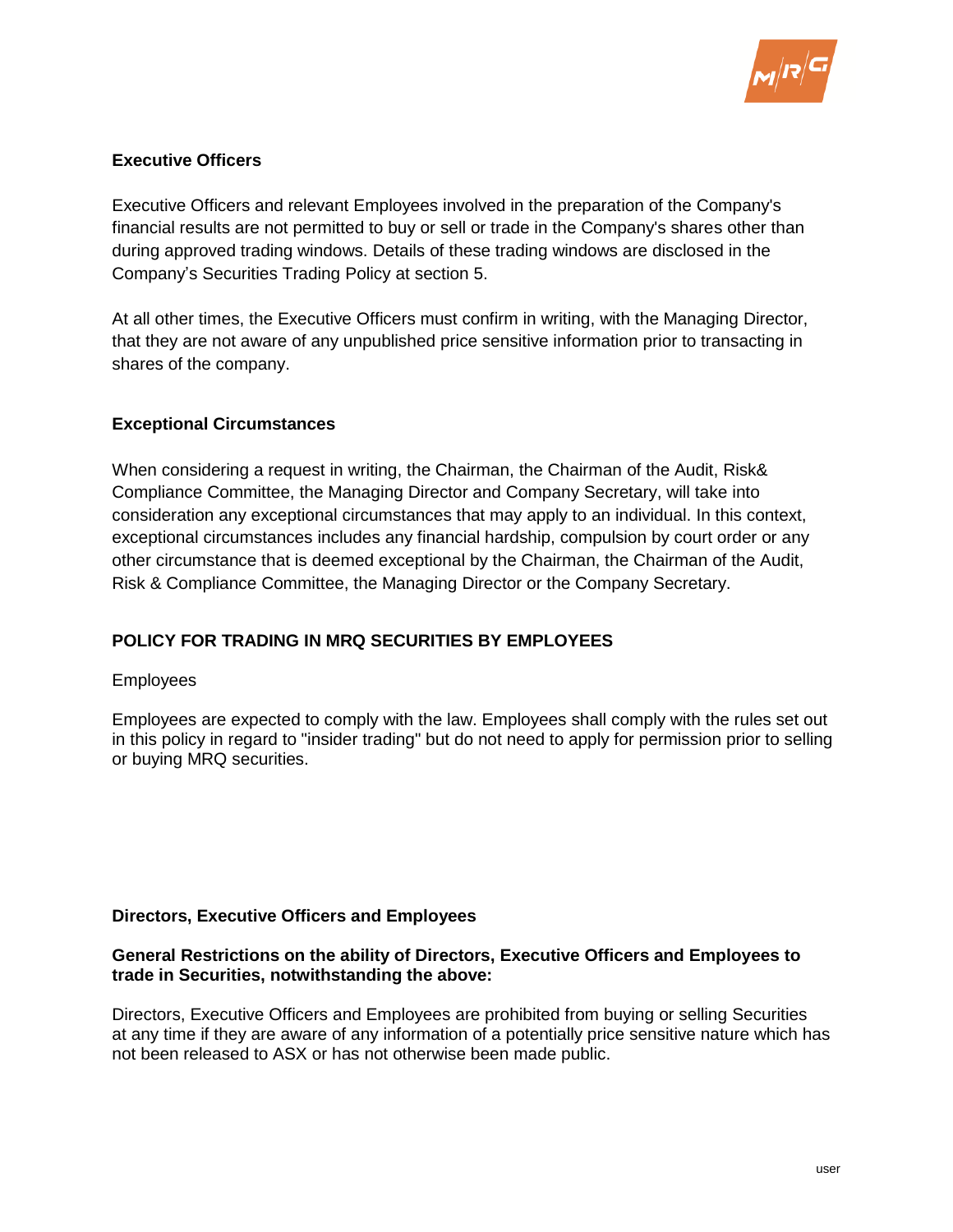

### **Directors, Executive Officers and Employees shall in all circumstances be prohibited from:**

"short-selling" Securities (or an interest in Securities) - that is selling Securities, or an interest in Securities, beyond the level of the Employee's holdings; trading in Securities which enable an Employee to profit from a decrease in the market price of Securities.

The responsibility for trading in the Company's Securities remains with the individual at all times.

# **Exclusions**

The requirement does not apply in circumstances where the Securities are being acquired through the exercise of options, through the acceptance of a takeover offer, through a Share buy-back or under an acceptance of offers made to all shareholders.

### **Margin Loans**

A Director and those persons who directly report to the Managing Director must advise the Company Secretary if they are intending to take out a margin loan and use MRQ Securities as collateral. If such an arrangement involves a material number of Shares, the Company may be required or may otherwise decide to notify the ASX of the arrangement.

### **9. Compliance with the Code of Conduct**

Any breach of compliance with this Code of Conduct is to be reported directly to the Managing Director or chairperson, as appropriate.

### **10. Periodic Review of Code**

The Company will monitor compliance with this Code of Conduct periodically by liaising with the Board, management and staff especially in relation to any areas of difficulty which arise from this Code of Conduct and any other ideas or suggestions for improvement of it. Suggestions for improvements or amendments to this Code of Conduct can be made at any time by providing a written note to the managing director.

### **11. Incorporation of Code of Conduct for Company Executives**

The Code of Conduct for Company Executives forms part of this Corporate Code of Conduct. It provides as follows:

### All Executives will:

- 1. Actively promote the highest standards of ethics and integrity in carrying out their duties for the Company.
- 2. Disclose any actual or perceived conflicts of interest of a direct or indirect nature of which they become aware and which they believe could compromise in any way the reputation or performance of the Company.
- 3. Respect confidentiality of all information of a confidential nature which is acquired in the course of the Company's business and not disclose or make improper use of such confidential information to any person unless specific authorisation is given for disclosure or disclosure is legally mandated.